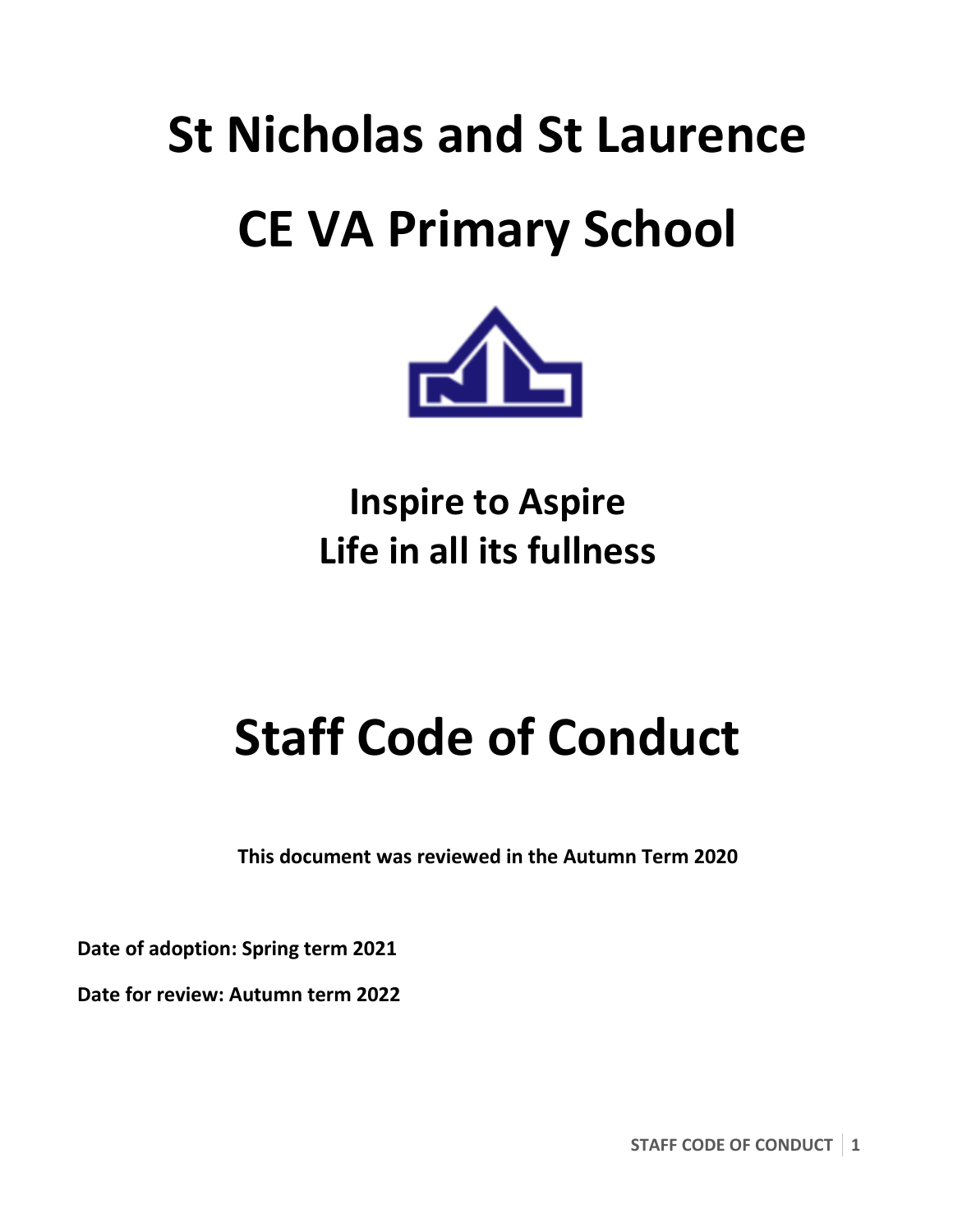**To be read in conjunction with the national guidance: 'Guidance for safer working practice for those working with children and young people in education settings - October 2015'.**

## **1. Definition**

1.1. References made to 'child' and 'children' refer to children and young people under the age of 18 years. However, the principles of the document apply to professional behaviours towards all pupils, including those over the age of 18 years. 'Child' should therefore be read to mean **any pupil** at the education establishment.

1.2. References made to adults and staff refer to all those who work with children in an educational establishment, in either a paid or unpaid capacity.

1.3. The term 'allegation' means where it is alleged that a person who works with children has

- behaved in a way that has harmed a child, or may have harmed a child;
- possibly committed a criminal offence against or related to a child; or,
- behaved towards a child or children in a way that indicates they may pose a risk of harm to children.

#### **2. Introduction**

2.1. Schools have a legal duty to create and maintain a safe learning environment for children. A staff Code of Conduct is a **mandatory** requirement as described in the DfE statutory guidance: 'Keeping Children Safe in Education 2018' (paragraph 34).

2.2. The school seeks to provide a safe and supportive environment which secures the well-being and very best outcomes for children in our care. The following code draws together existing laws, regulations and conditions of service designed to protect the interests of staff and volunteers and the children with whom they work and this has been agreed following consultation with recognised trade unions and is recommended for adoption.

2.3. Staff should be aware that a failure to comply with this code could result in disciplinary action including dismissal.

## **3. Purpose and Scope**

3.1. All staff and volunteers working in a school setting have a legal and moral duty to keep children safe and protect them from harm. Staff should ensure they do not put themselves in situations in which allegations of abuse or inappropriate behaviour could be made.

3.2. This code applies to all adults working in schools whatever their position, role or responsibilities.

3.3. All staff have a responsibility to be aware of systems within their school which support safeguarding, which should be explained as part of staff induction and through regular staff training.

3.4. The code should be read in conjunction with the relevant statutory and other guidance documents issued nationally or by the DfE and Home Office as well as other related school policies (see **Appendix 1** of this policy).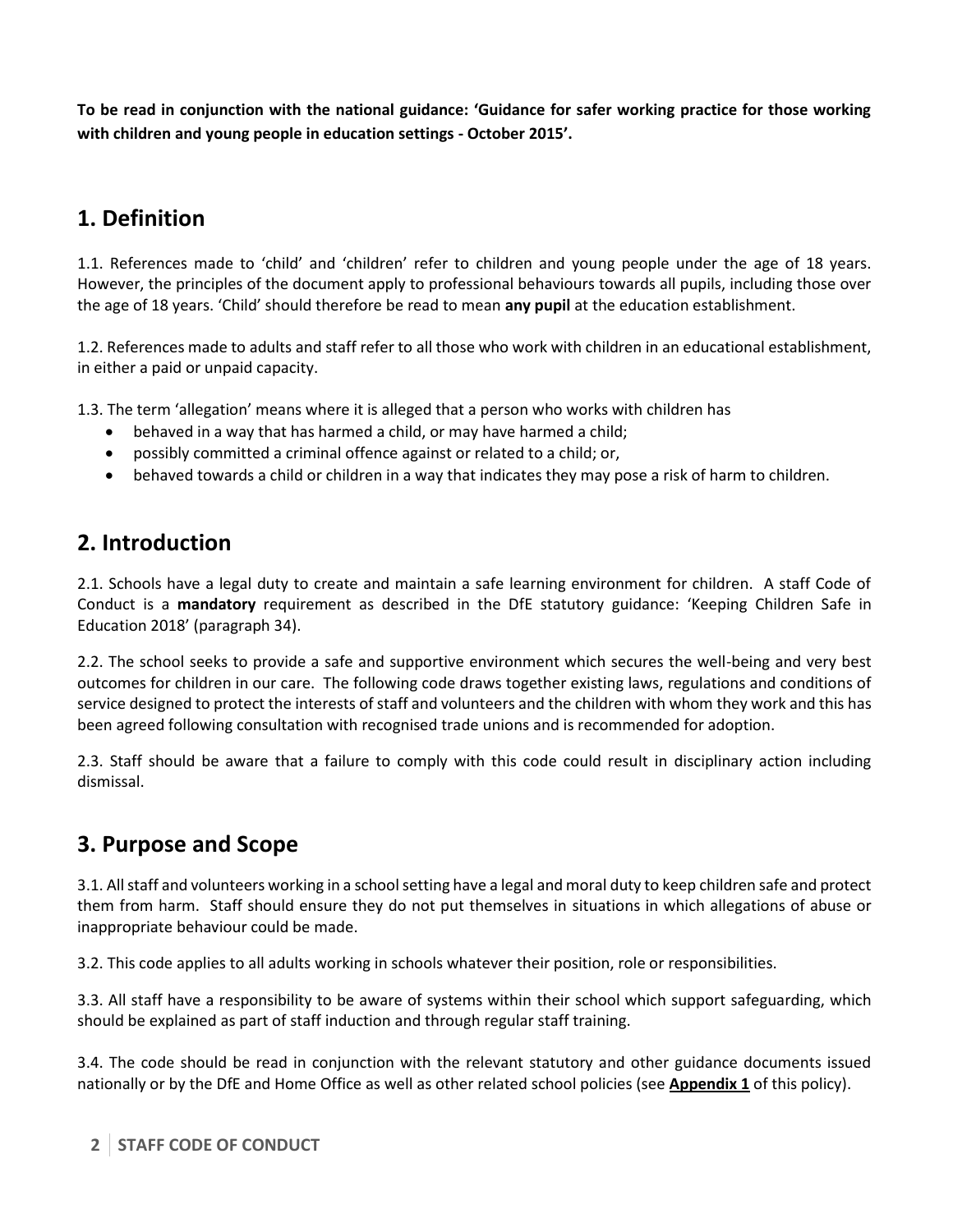3.5. This code cannot cover every eventuality. Its purpose is to show the standard expected of staff but it does not replace the general requirements of the law.

3.6. All staff employed under Teachers' Terms and Conditions of Employment have a statutory obligation to adhere to the 'Teachers' Standards 2012' and in relation to this code, Part 2 of the Teachers' Standards - Personal and Professional Conduct which this code supplements.

3.7. It is recognised that the vast majority of adults who work with children act professionally and aim to provide a safe and supportive environment which secures the well-being and very best outcomes for children in their care. Achieving these aims is not always straightforward, as much relies on child and staff interactions where tensions and misunderstandings can occur. This code aims to reduce the risk of that.

#### **4. Core Principles**

4.1. The welfare of the children is paramount.

4.2. Staff are responsible for their own actions and behaviour and should seek to avoid any conduct that would lead any reasonable person to question their motivation or intentions.

4.3. Staff are expected to maintain a professional standard of conduct, not only in regards to interactions with children in their educational establishment, but to extend this courtesy to their colleagues, parents and visitors of the establishment.

4.4. Staff should dress appropriately at all times for the tasks they undertake and ensure they promote a positive and professional image.

4.5. Staff should apply the expected professional standards of behaviour and not discriminate against anyone in relation to their age, disability, sex or gender reassignment, marriage or civil partnerships (in particular with adults in contact with the establishment), pregnancy or maternity, race, religion or belief or sexual orientation.

4.6. Staff should not consume or be under the influence of alcohol or substances, including prescribed medication that may affect their ability to care for children.

4.7. Staff should be aware that breaches of the law and other professional guidelines could result in disciplinary action being taken against them, criminal action and/or other proceedings including barring by the Disclosure & Barring Service (DBS) from working in regulated activity, or for acts of serious misconduct, prohibition from teaching by the National College of Teaching & Leadership (NCTL).

4.8. Staff and managers should continually monitor and review practice to ensure this guidance is followed and should understand their responsibilities to safeguard and protect children.

4.9. Staff should discuss and/or take advice promptly from their line manager or another senior member of staff over any incident which may give rise to concern.

4.10. Records should be made of any incident and decision made or where further actions have been agreed, in accordance with school policies and confidentiality.

4.11. All staff should know the school's Designated Safeguarding Lead and be familiar with local child protection arrangements, arrangements for managing allegations against staff, whistleblowing procedures and their Local Safeguarding Children Board (LSCB) procedures.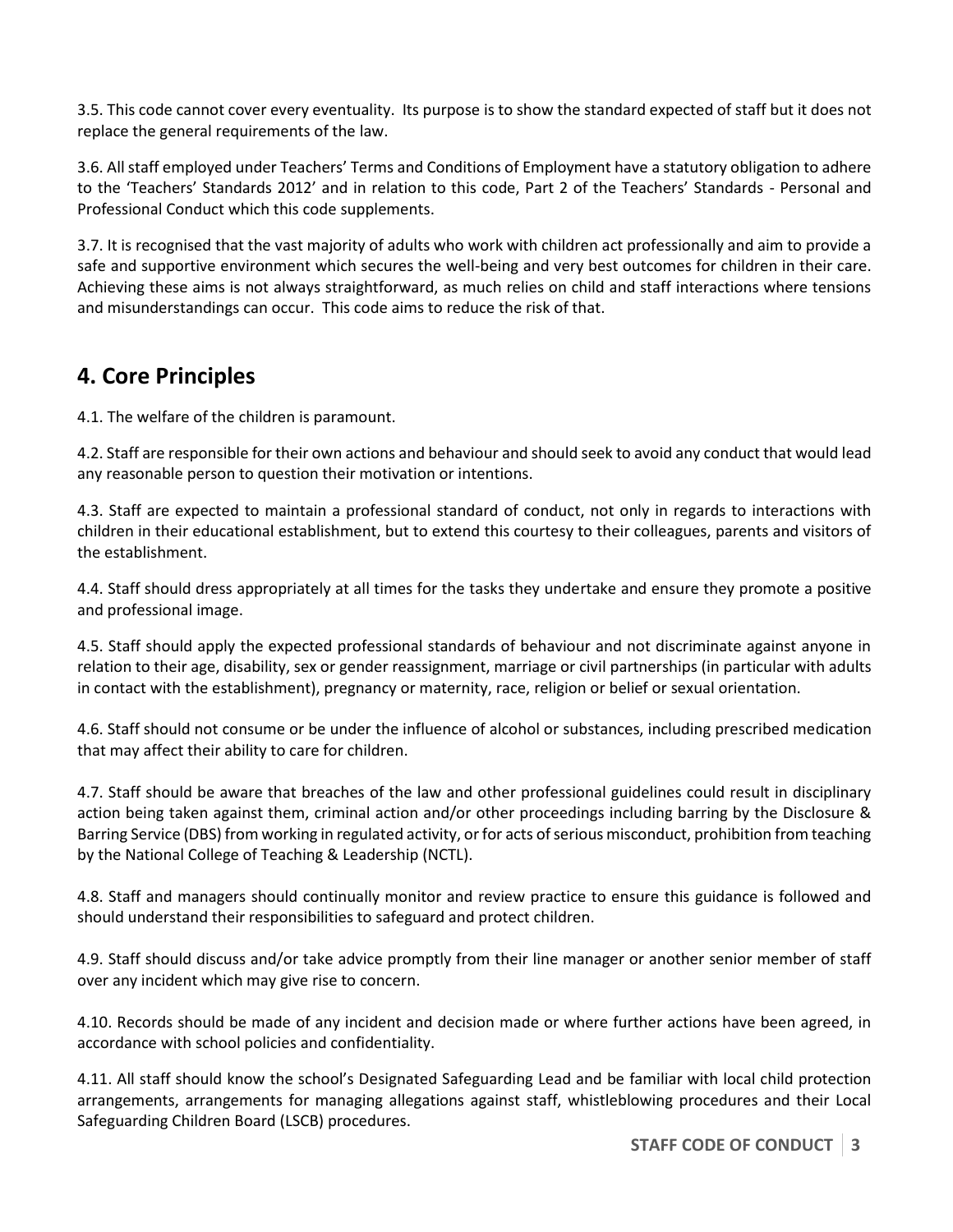4.12. Staff should be aware of and comply with the school's financial and administrative regulations and any other procedure manuals.

#### **5. Conduct and Behaviour**

5.1. All staff who work in a school setting are in a position of trust in relation to individuals in their care and so must adopt high standards of personal integrity and conduct and behave in such a way that does not compromise their position both within and outside of the workplace or the safety and/or welfare of children and young people.

5.2. Staff should be aware that it is a criminal offence (Sexual Offences Act 2003: abuse of a position of trust) to engage in sexual activity with a pupil under the age of 18.

5.3. Teachers are expected to demonstrate consistently high standards of personal and professional conduct in accordance with the minimum professional Teaching Standards.

5.4. Staff should never make (or encourage others to make) comments, either to the children colleagues, parents or visitors of the establishment, that are intended, or can be interpreted to be, unprofessional, demeaning or humiliating.

5.5. Staff should not use physical force as a form of punishment.

5.6. Staff should always adhere to the school's policies on Behaviour Management and Use of Reasonable Force.

5.7. Staff should not use any information obtained in the course of their employment for personal gain or benefit. Nor should they pass it on to others who might use it in such a way.

#### **6. Equality Issues**

6.1. All staff should adhere to the school's Equal Opportunities Policy, in addition to the requirements of the law.

6.2. All adults and children at the school have a right to be treated at all times with fairness, equality and without discrimination.

#### **7. Employment Matters**

7.1. All staff involved in recruitment and selection processes should ensure that appointments are made on the basis of merit, without discrimination and in accordance with the school's recruitment and selection policy and procedure.

7.2. Any staff involved in tendering processes should ensure that these are made on the basis of merit.

7.3. No member of staff should be involved in any appointment or decision relating to discipline, promotion, or pay adjustments for any individual who is a relative or with whom they are in a close personal relationship.

**4 STAFF CODE OF CONDUCT**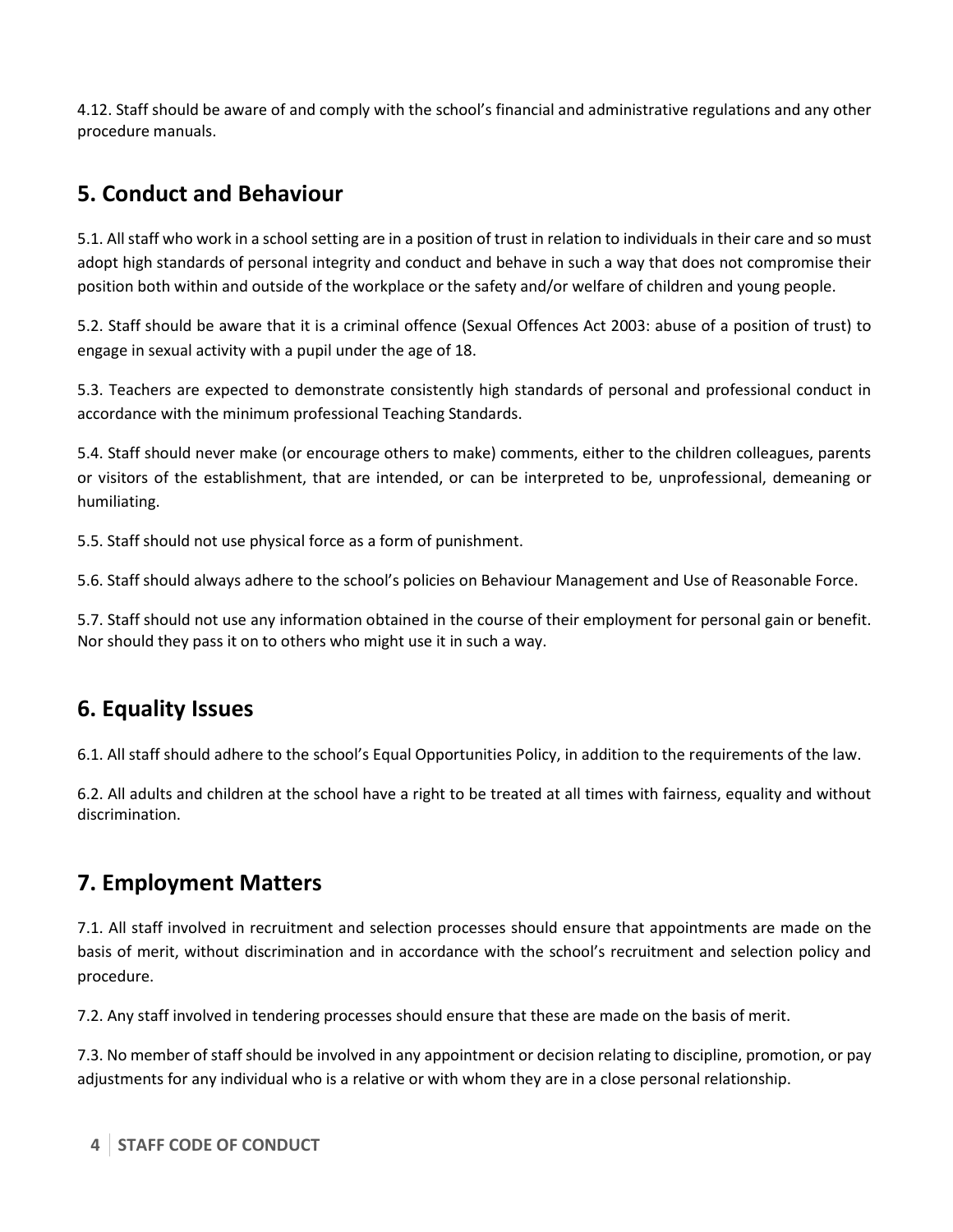7.4. All relationships of a business or private nature with external contractors, or potential contractors, should be made known to the Headteacher or the Chair of Governors (if the Headteacher).

#### **8. Public Duty and Private Interest**

8.1. Staff should not put themselves in a position where their duty to the school and their private interests conflict.

## **9. Other Employment/Private Work**

9.1. Any external work undertaken must not bring the school into disrepute or conflict with the school's interest.

9.2 Any copyright created by a member of staff during their employment with the school becomes the property of the school.

## **10. Safeguarding**

10.1 Staff have a duty to safeguard pupils/students from:

- physical abuse
- sexual abuse
- emotional abuse
- neglect

10.2. The duty to safeguard children and young people includes the duty to report child welfare concerns to the school's Designated Safeguarding Lead (DSL),

10.3. Staff should be aware of and adopt the recommended procedures and best practice guidance outlined in the national Guidance for Safer Working Practice for those working with children and young people in education settings (October 2015).

10.4. Staff should be aware of and follow the statutory responsibilities outlined in Keeping Children Safe in Education.

10.5. Staff should be aware of the risks to children from radicalisation and being drawn into terrorism as outlined in the **Prevent Duty** guidance.

#### **Guidance for Safer Working Practice**

- (i) This document will be used to support the Code of Conduct and as such may be referred to in any disciplinary proceedings.
- (ii) Staff should read this document in conjunction with this code.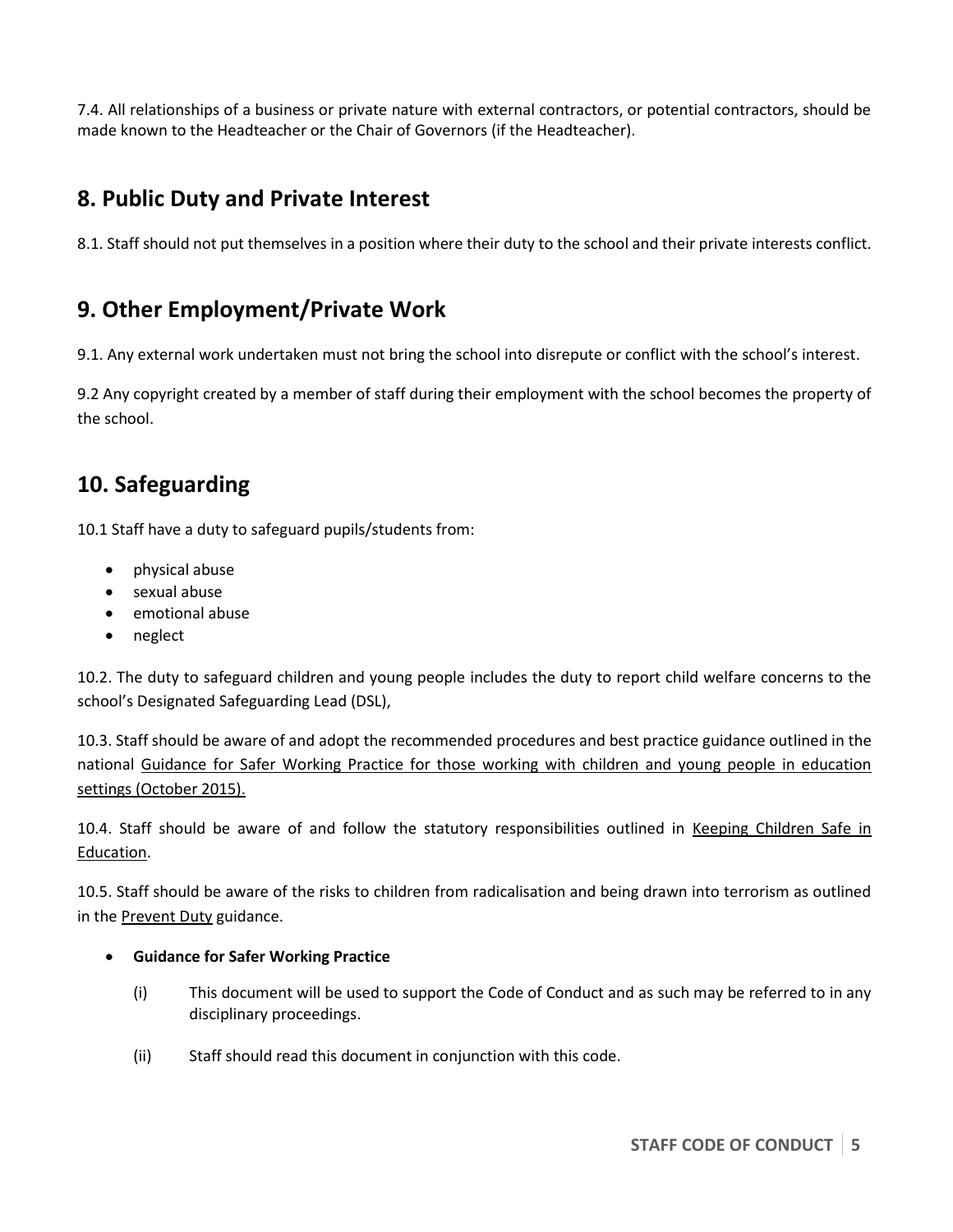#### **Keeping Children Safe in Education**

- (i) This document sets out the statutory duties schools must follow and includes guidance on mandatory reporting requirements. It is advised that this is read alongside **Working Together to Safeguard Children**.
- (ii) Staff should ensure they understand and are familiar with their responsibilities and where this includes mandatory reporting expectations, they understand their role any locally agreed procedures for reporting, such as informing the Designated Safeguarding Lead.
- (iii) Staff should be aware of the personal reporting duty with regard to known cases of female genital mutilation (FGM). Supplementary to Keeping Children Safe in Education, staff can obtain further guidance in the '**Mandatory Reporting of Female Genital Mutilation – procedural information**' document.
- (iv) Staff should refer any concerns about another member of staff to the Headteacher, or if the concern is about the Headteacher to the Chair of Governors or equivalent.
- (v) Staff should raise concerns of poor or unsafe practice or potential failures in safeguarding, using the school's whistleblowing policy.

#### **Prevent Duty**

- (i) Under section 26 of the Counter-Terrorism and Security Act 2015, staff must have 'due regard to the need to prevent people from being drawn into terrorism'
- (ii) Staff should refer any concerns regarding radicalisation to the school's Designated Safeguarding Lead or a senior member of staff, following the school's normal safeguarding procedures.
- (iii) Relevant staff should understand when it is appropriate to make a referral to the Channel programme, a mechanism for schools to make referrals if they are concerned that an individual might be vulnerable to radicalisation.
- (iv) Staff should ensure they have undertaken some form of Prevent awareness training

#### **11. Financial inducements, gifts, hospitality and sponsorship**

11.1. Staff should not seek or receive preferential rates for themselves by virtue of their dealings on behalf of the school

11.2. Staff should ensure that gifts are declared if they are received.

11.3. Where staff provide gifts they should ensure they are of insignificant value and given to all children equally.

#### **12. Use of School Time and Facilities**

12.1. The school's property and facilities (e.g. stationary, computers, photocopiers, mobile phones) may only be used for school business unless permission for their private use has been granted.

**6 STAFF CODE OF CONDUCT**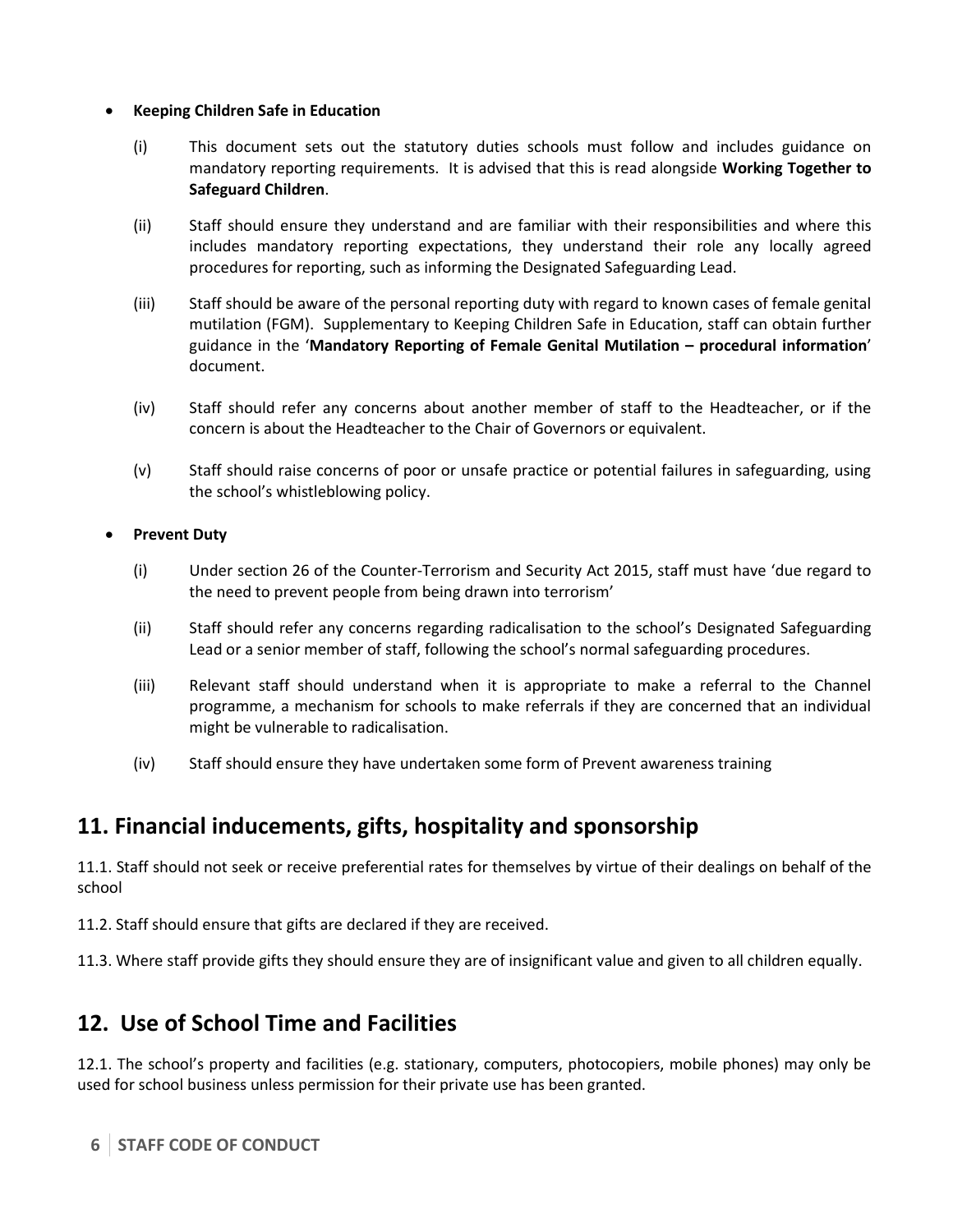### **13. Publication of Books/Articles**

13.1.Staff must consult with the Headteacher before publishing book, articles, letters, dissertations etc where they are described as holding an appointment at the school.

#### **14. Disciplinary Action**

14.1. All staff should be aware that a failure to meet these standards of behaviour and conduct may result in disciplinary action, including dismissal.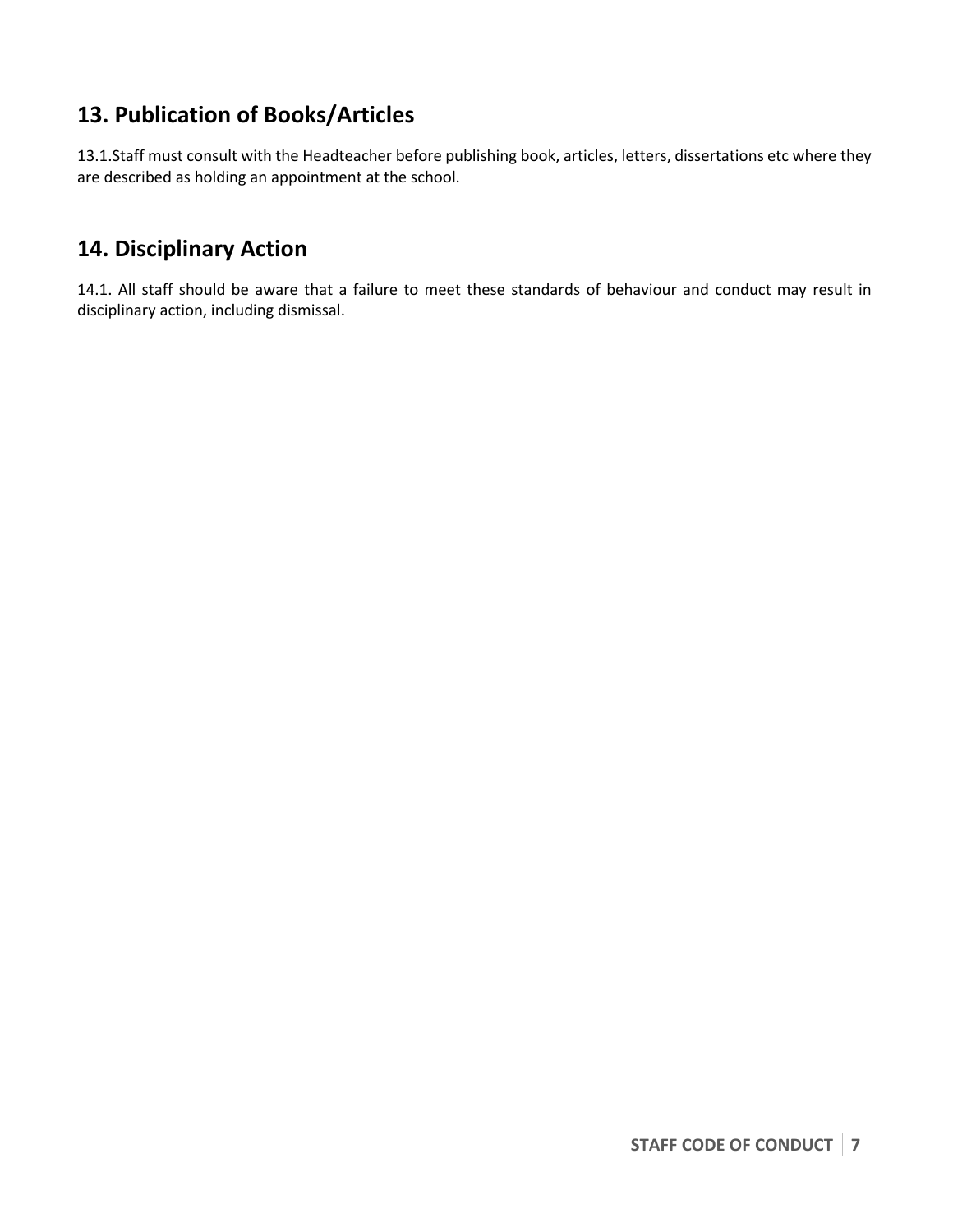#### **APPENDIX 1**

#### POLICIES AND OTHER DOCUMENTS TO BE CONSIDERED AND READ IN CONJUCTION WITH THE STAFF CODE OF CONDUCT (Listed in alphabetical order)

| <b>Policy/Procedure/Guidance</b>                                                                          |
|-----------------------------------------------------------------------------------------------------------|
| Allegations of abuse against staff and volunteers                                                         |
| <b>Child Protection Policy</b>                                                                            |
| <b>Data Protection Policy</b>                                                                             |
| <b>Disciplinary Policy and Procedure</b>                                                                  |
| <b>Equal Opportunities Policy</b>                                                                         |
| E- Safety/Internet Use/Social Networking/ICT Policies                                                     |
| Guidance for Safer Working Practice national guidance for those working with children and young people in |
| <b>Education Settings.</b>                                                                                |
| Link:http://www.safeguardinginschools.co.uk/wp-content/uploads/2015/10/Guidance-for-Safer-Working-        |
| Practices-2015-final1.pdf                                                                                 |
| <b>Health and Safety Policy</b>                                                                           |
| <b>Intimate Care</b>                                                                                      |
| Keeping Children Safe in Education - DfE statutory guidance                                               |
| Link:https://www.gov.uk/government/publications/keeping-children-safe-in-education--2                     |
| Mandatory Reporting of Female Genital Mutilation procedural information                                   |
| Link:https://www.gov.uk/government/publications/mandatory-reporting-of-female-genital-mutilation-         |
| procedural-information                                                                                    |
| <b>Prevent Duty Guidance</b>                                                                              |
| Link: https://www.gov.uk/government/publications/prevent-duty-guidance                                    |
| <b>Recruitment and Selection Policy</b>                                                                   |
| Whistlahlowing Policy                                                                                     |

Whistleblowing Policy